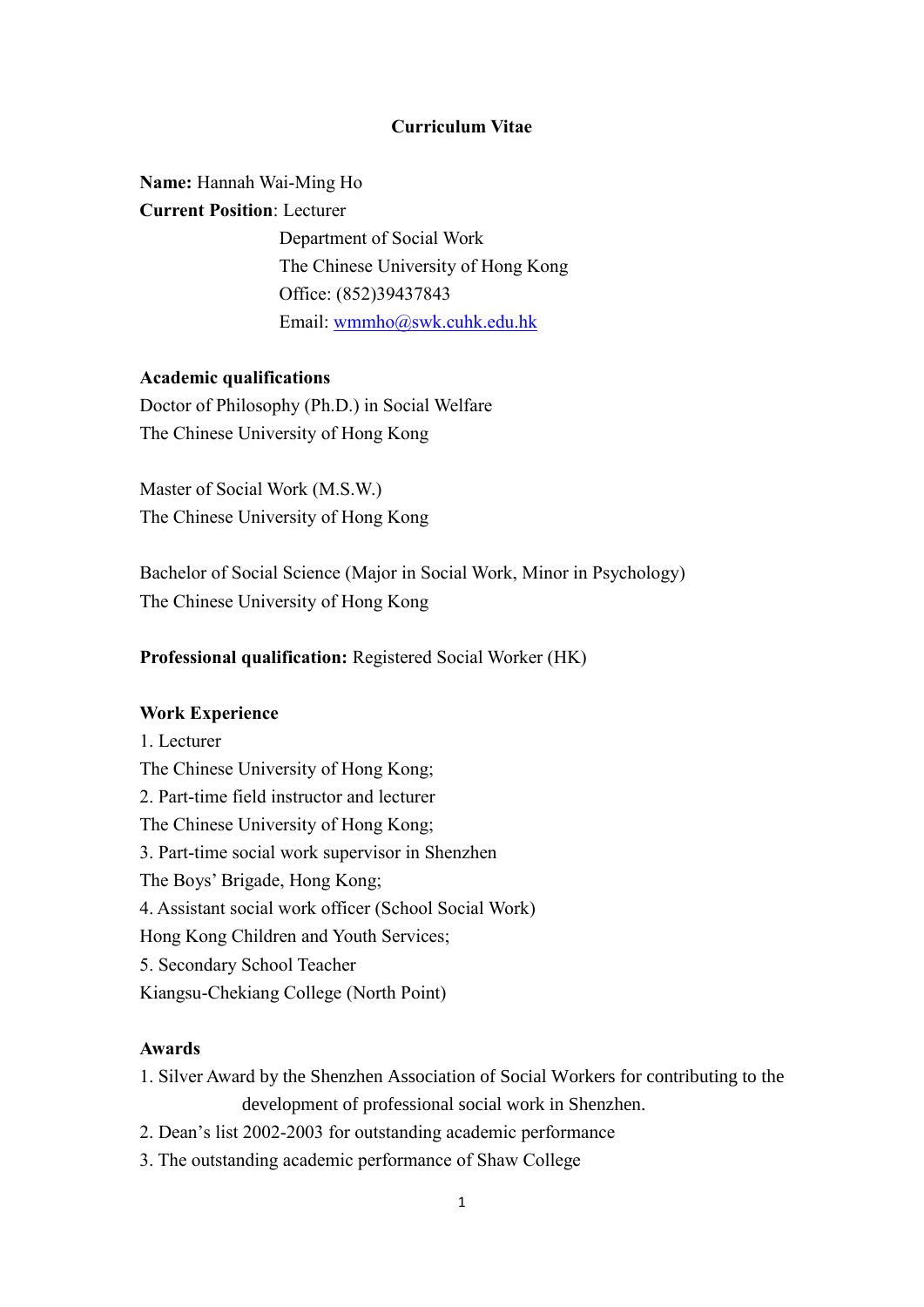#### **Publications in referred journals**

1. Ho, W. M. (2020) 'Medicating my son to heal my wife and compromise with school': Paternal accounts of attention-deficit/hyperactivity disorder (ADHD) and medication in Hong Kong. *Asia Pacific Journal of Social Work and Development*. Online version on 12 June 2020, <https://doi.org/10.1080/02185385.2020.1775113> 2. Ho, H.W. M., Lai, J.L.C., & Lai, K.Y.C. (2020). Power relations in a school context: Resistance of Chinese caregivers of school-aged children with attentiondeficit hyperactivity disorder. *International Social Work.* Online version on 10 March 2020, <https://doi.org/10.1177/0020872819896825>

3. Lau, Y.K., & Ho,W.M. (2018). Family-centered kindergarten social work services in Hong Kong: A pilot project. *Asian Social Work and Policy Review*, *12* (2), 1-11.

4. Ho, W. M. (2014). Are rights-based child and adolescent mental health services and policy evident in the Hong Kong Chinese context? *American International Journal of Social Science, 3* (4), 26-34.

#### **Other publications**

- 1. 何慧明,陳煜丹 (2019)。找快樂的孩子*--*快樂與卓越並行的教養。香港:紅 出版(青森文化)。
- 2. Lau, Y.K., Ho, W.M., & Lam, T.H. (Dec, 2014). *Evaluation research on "Character-based Kindergarten Social Work Service". Research Report*. 69 pgs. Hong Kong: The Boys' Brigade, Hong Kong.

#### **Dissertations**

1. Ph.D.

Experiencing diagnosis and treatment of attention-deficit/hyperactivity disorder (AD/HD): The voices of Chinese children and their parents in Hong Kong

2. M.S.W.

The use of structural family therapy for adolescents and their family in crisis

#### **Research Project in the capacity of PI**

1. Project title: "The lived experiences of fieldwork practicum of Chinese social work students in Hong Kong" Funding source and amount: Nil Duration: Feb 2019 – present

#### **Research Project in the capacity of Co-I**

1. Project title: "Evaluation research on character-based kindergarten social work service"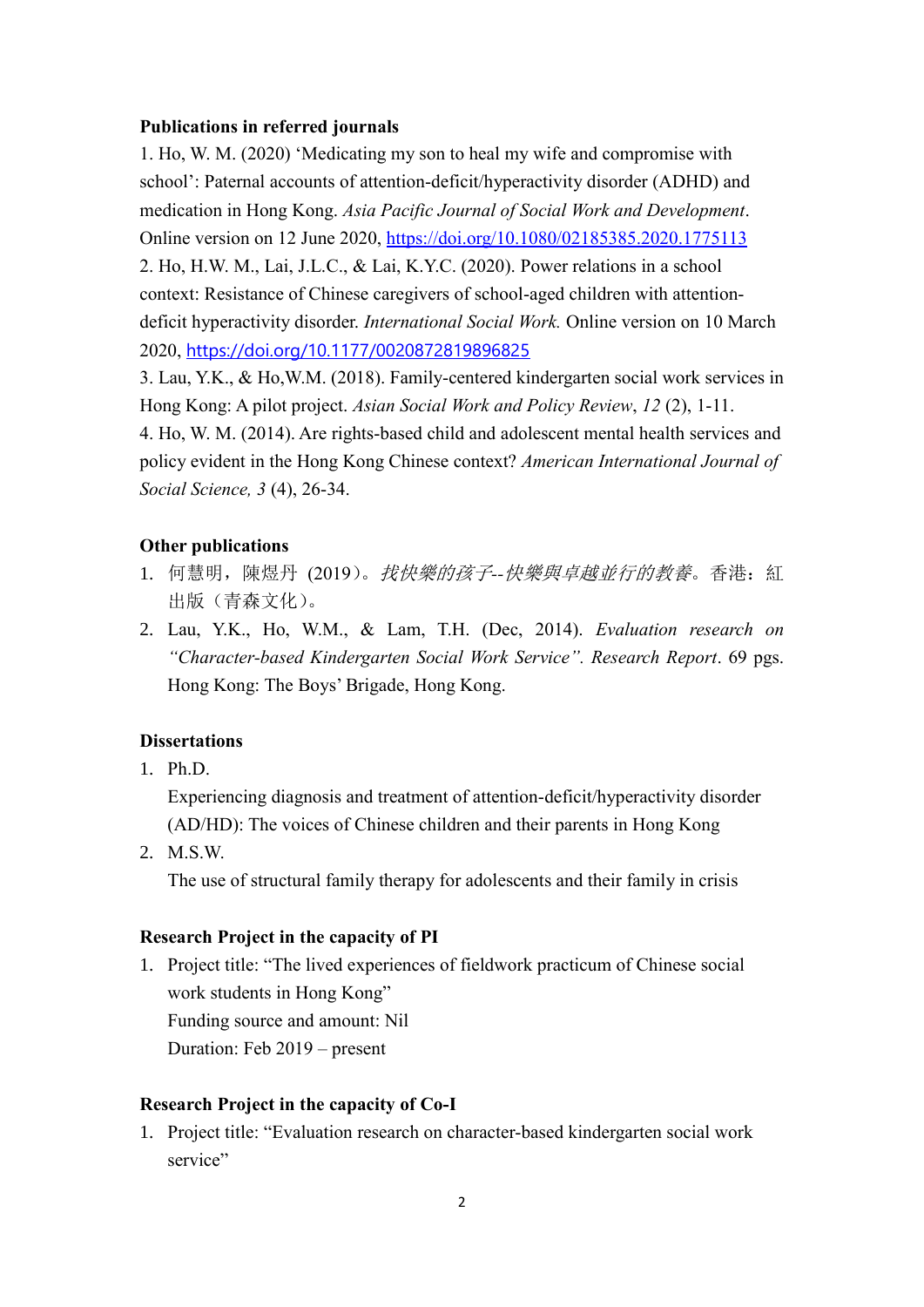Funding source and amount: The Boys' Brigade, Hong Kong, HK\$90000 Duration: Sept 2013 – Nov 2014

# **Conference papers**

- 1. Ho, H.W.M. (2019). *Paternal accounts of mental health services for children with*  ADHD in Hong Kong. Paper presentation at the 9<sup>th</sup> International Conference on Social Work in Health and Mental Health in York, UK, 22-26 July, 2019.
- 2. Ho, H.W.M. (2018). *Maternal perspectives of service needs for school-aged children with ADHD and their families in Hong Kong.* Paper presentation at the Joint World Conference on Social Work, Education and Social Development in Dublin, Ireland, 4-7 July, 2018.
- 3. Ho, H. W. M. (2017*). Family interaction with ecosystems in Chinese families of children with mental health needs.* Paper presentation at the 25th World Family Therapy Congress organized by the International Family Therapy Association in Malaga, Spain, 15-18 March, 2017.
- 4. Ng, K. L. & Ho, H. W. M. (2016). *White-haired mourning the dark-haired: The subjective accounts of aged Chinese mothers in facing cancer death of adult child*. Paper presentation at the 24th World Family Therapy Congress organized by the International Family Therapy Association in Hawaii, USA, 30 March-2 April, 2016.
- 5. Lau, M. C. Y. & Ho, H. W. M. (2016). *Culturally constructed parenting practice: A journey of negotiation of migrant Chinese mothers who parent in Canada.* Paper presentation at the 24thWorld Family Therapy Congress organized by the International Family Therapy Association in Hawaii, USA, 30 March-2 April, 2016.
- 6. Ho, H. W. M. (2016).*Psychostimulant medication and self-concept of school-aged children with attention-deficit hyperactivity disorder (ADHD)*. Paper presentation at the 24th World Family Therapy Congress organized by the International Family Therapy Association in Hawaii, USA, 30 March-2 April, 2016.
- 7. Ho, H. W. M. & Wong, M. M.C. (2015). *Seeking views of children and young people-social work research on children in a Chinese context*. Paper presentation at the 23rd World Family Therapy Congress organized by the International Family Therapy Association in Kuala Lumpur, Malaysia, 11-14 March, 2015.

# **Courses taught**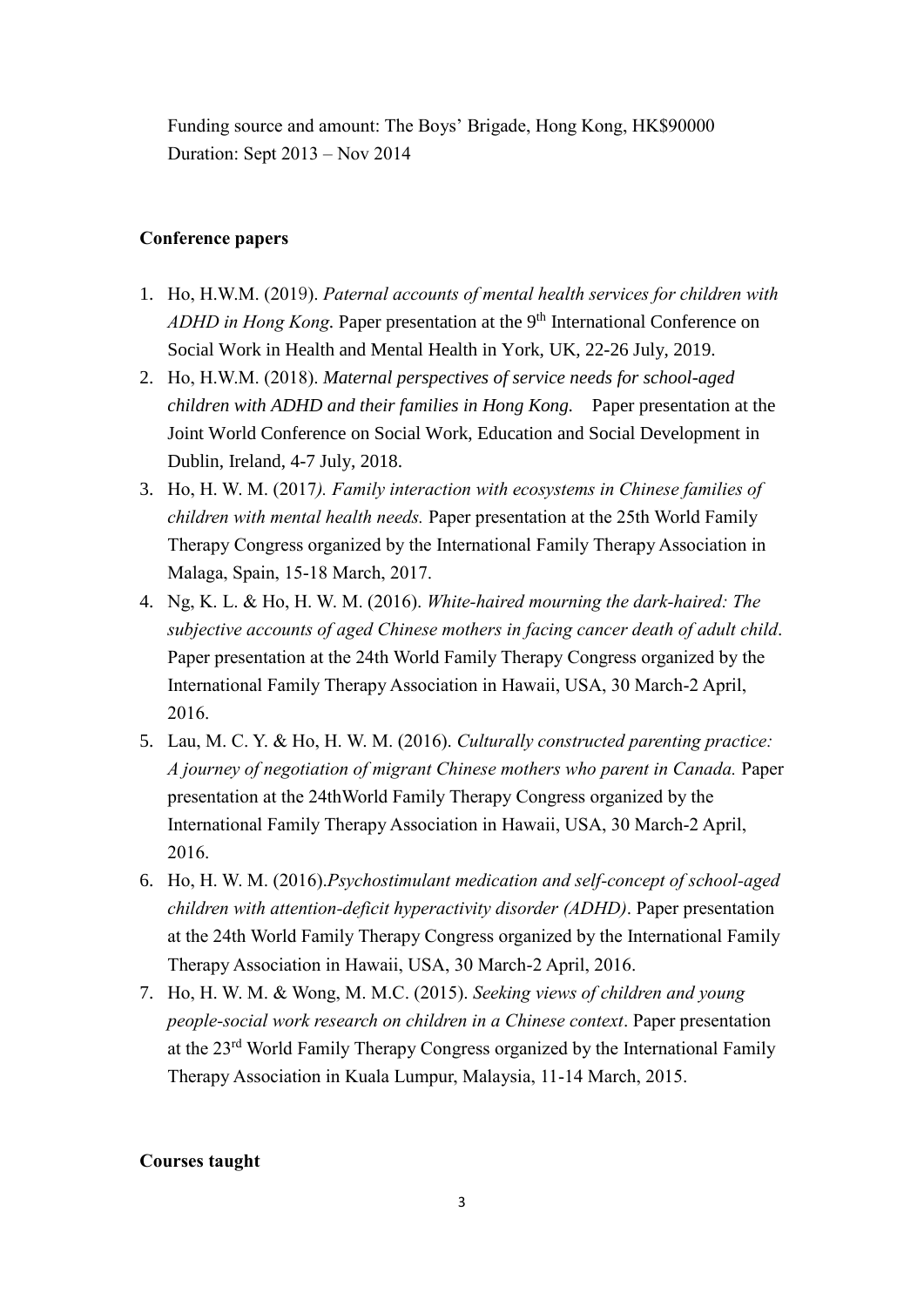# *Undergraduate courses*

- **1.** Individual mental health and healthy families
- **2.** Self-development in changing society
- 3. Student-orientated Teaching I and II
- **4.** Field Laboratory
- **5.** Field practicum

# *Master courses*

- 1. Family Counseling and Family Education project
- 2. Field Laboratory
- **3.** Field practicum
- 4. Fieldwork coordinator

# **Training to local communities**

# *Welfare agencies*

- 1. Hong Kong Federation of Youth Groups, 2013, 2016, 2017, various parents' talks
- 2. The Boys' and Girls' Club Association, 2015, training for kindergarten teachers
- 3. The Boys' Brigade, Hong Kong, 2017, career counseling
- 4. New Home Association, 2018, parents' talk supported by Child Development Fund

# *School and Colleges*

- 1. China Holiness College, 2014-2018, various parents' talks and groups
- 2. Chinese Mission Seminary, 2017, a term course on mental wellness and counseling skills

# *Hospital*

1. United Christian Hospital, 2013, volunteers training for Hong Ling Renal Club

# *Church*

1. Pentecostal Holiness Church Ling Yan Assembly, 2016-2018, various talks for adolescents and the public

# **Training in mainland China**

- 1. Sanyuanli integrated family service center, Guangzhou 廣州三元里家庭綜合服 務中心, 2013, workshop on family counseling for family social workers
- 2. Zhongshan Lian He Social Service Center, Zhongshan 中山聯和社會服務中  $\hat{U}_1$ , 2015, workshop on self-understanding and interpersonal relationship for social workers and government officials.